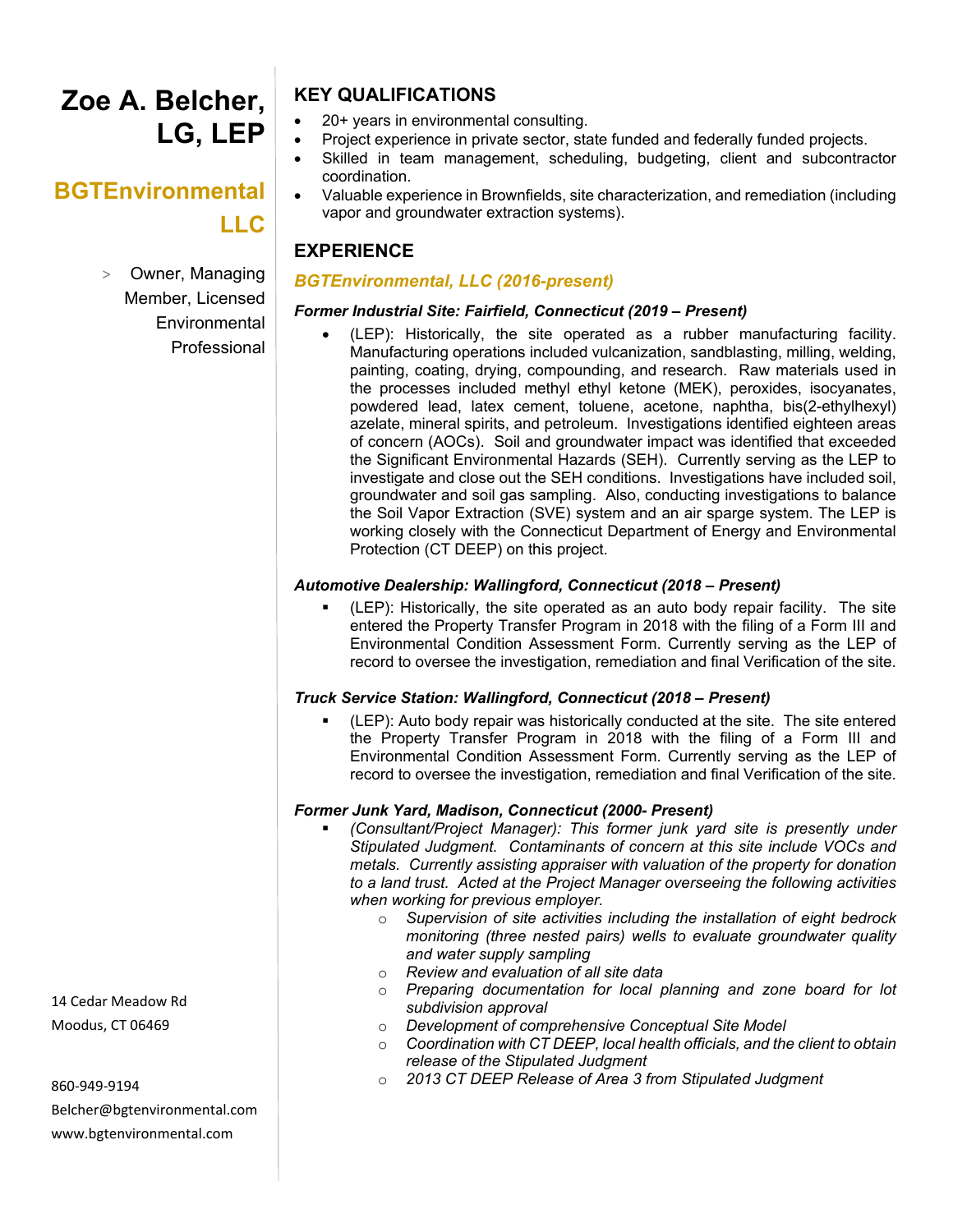### *EDUCATION*

- Bachelor of Science. Geology with a Specialty in Engineering, Radford University, 1998.
- Masters of Science. Environmental and **Engineering** Geosciences, Radford University, 2001.

## *CONTINUING EDUCATION*

 Various LEP courses. List available upon request.

#### *PROFESSIONAL REGISTRATIONS/ CERTIFICATIONS*

- **First Registered** Brownfield's Professional in CT
- **Licensed Environmental** Professional
- **Exercised Geologist, State** of Washington
- OSHA 40-hour certificate and annual 8-hour refreshers (current)
- First Aid & CPR Certified

# *Food Bag Facilities: Farmington, Meriden, & Old Saybrook, Connecticut (2018 – 2020)*

 *(Project Manager): Leaking Underground Storage Tanks (LUST) have resulted in minimal petroleum impact to the subsurface. Conducting groundwater monitoring to demonstrate compliance with the CT Remediation Standard Regulations and close out the LUST status for each site.*

#### *Food Bag Facilities: New Britain & Danbury, Connecticut (2018 – 2021)*

- *(Project Manager): Leaking Underground Storage Tanks (LUST) have resulted in petroleum impacts to the subsurface. Soil and groundwater investigations are necessary to close out the LUST. Responsibilities include:*
	- o *Subcontractor oversight*
	- o *Data interpretation and report preparation*
	- o *Correspondence with CT DEEP regarding site closure*

## *Two Food Bag Facilities: East Hampton, Connecticut (2017 – Present)*

- *(LEP): Historically Leaking Underground Storage Tanks (LUST) have resulted in petroleum impacts to the groundwater aquifer that supplies potable water to the surround parcels. Due to the groundwater impact, CT DEEP issued two Consent Orders (pollution abatement and drinking water). The tanks and impacted soil were removed. Long-term potable well monitoring has demonstrated a decrease in impact over time. The client is now seeking closure of the Consent Orders. Responsibilities include:*
	- o *Quarterly and Annual CT Department of Public Health (CT DPH) compliant Potable water sampling*
	- o *Coordination with potable well treatment system contractor*
	- o *Areawide potable well sampling*
	- o *Data interpretation and report preparation*
	- o *Summary of historical investigations, remediation and monitoring to document compliance with the outstanding Consent Orders*
	- o *Correspondence with CT DEEP to close out Consent Orders*

#### *Brownfield Project Supervision: Former Auto Body Shop, North Haven, Connecticut (2016-Present)*

- *(Project Manager): Sale of the former auto body shop triggered a CT Transfer Act filing. A minor amount of petroleum contamination was detected in soil directly beneath the building. Impacted soil was removed subsequent to building demolition. Groundwater monitoring is now being conducted to demonstrate compliance with the CT Remediation Standard Regulations. Responsibilities include:*
	- o *Subcontractor oversight*
	- o *Data interpretation and report preparation*
	- o *Correspondence with sells LEP and CT DEEP regarding site closure*
	- o *Completion of Investigation Form*
	- o *Ultimately final site Verification (anticipated in 2021)*

## *HRP Associates, Inc.: (2000 – 2015)*

## *Brownfield Project Supervision: Former Manufacturing and Trucking Facility, Bristol, Connecticut (2015)*

- *(Project Manager): Project initially began under an EPA Brownfields Assessment Grant as Phase I and II. Contamination was identified at the site; however, development was not initiated until 2015. In 2015, a veteran's organization purchased the property to construct a Vietnam War Memorial. Responsible for the following:*
	- o *Member of the War Memorial committee*
	- o *Working closely with veterans' group to locate funding sources*
	- o *Preparation of environmental information documents for project donors*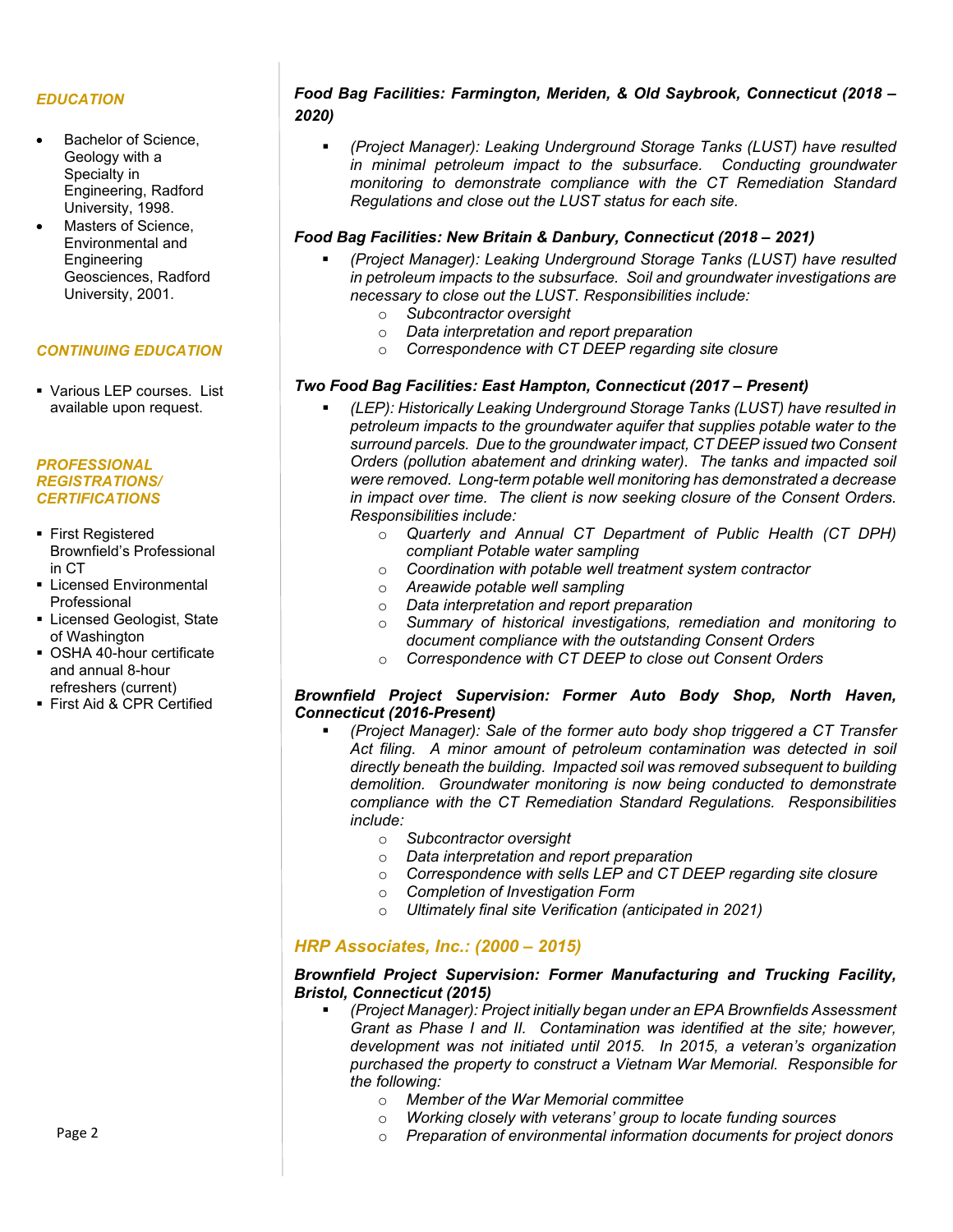#### *PROFESSIONAL ORGANIZATIONS*

- Environmental Professional's Organization of CT (EPOC)
- Connecticut Business & Industry Association (CBIA)
- Connecticut Environmental Forum (CEF)
- **Environmental Business** Council (EBC)
- U.S. Women's Chamber of **Commerce**
- Sigma Gamma Epsilon
- Phi Kappa Phi
- **Professional Women in** Construction – Sponsorship Chair 2007-2015, Director 2008-2009, Vice President 2009-2012, President 2012- 2013, Immediate Past President 2013-2015
- Association of Environmental and Engineering Geologists

# *PUBLICATION*

 "City of Bristol Turns Brown to Green: Vacant Brownfield Site to Become Entryway to Rockwell Park", New England Real Estate Journal, August 17, 2012.

# *VOLUNTEER*

- Continuing to volunteer time on the SGU National War Memorial Committee as secretary.
- Advisor to the committee regarding funding opportunities.

# *HONORS*

 2010 Woman on the Rise, Professional Women in Construction – CT Chapter, April 2010.

- o *Coordination of preliminary construction documents to presentation to City officials*
- o *Preparation and execution of Remedial Action Plan*

## *Brownfield Project Supervision: Former Manufacturer, Bristol, Connecticut (2014- 2015)*

- *(Project Manager): Historic operation as a bell manufacturer and trucking company have resulted in VOC, metals and petroleum impact to the soil. Site redevelopment will include the National War Memorial for the Special Guerrillas Unit (SGU). Responsible for the following:*
	- o *Remedial design*
	- o *Coordination with the municipality*
	- o *Fundraising*

# *Brownfield Project Supervision: Former Manufacturing Facility, Torrington, Connecticut (2014)*

- *(Project Manager): Assigned a federally funded Brownfield remediation. The EPA has informed the municipality that the loan will be closed on August 1, leaving only 5 months to complete characterization, remedial design, remediation and redevelopment. The former facility, impacted with TPH and metals, will entered into the Voluntary Remediation Program (Section 22a-133x). \$800,000*
	- o *Preparation of Analysis Brownfield Clean-up Alternative and Quality Assurance Project Plan*
	- o *Oversee site characterization*
	- o *Prepare subcontractor bid documents*
	- o *Assist the municipality in remedial and redevelopment design*
	- o *Oversight of soil excavation and construction of parking lot*

# *Brownfield Project Supervision: Former Threadmill, South Central, Connecticut (2013-2015)*

- *(Project Manager): Historical threadmill slated for redevelopment utilizing historic preservation, CHFA and DECD funds. Project is being redeveloped by a private developer under the CT DEEP Voluntary Remediation Program 22a-133y. Responsible for the following:*
	- o *Oversight of site characterization*
	-
	- o *Preparation of Soil Management Plan* Support client during funding source procurement
	- o *Oversight of removal of 5 USTs and coordination with CT DEEP*
	- o *Project construction began in 2013*

## *Brownfield Project Supervision: Former Mixed-Use Building, Bridgeport, Connecticut (2013-2015)*

- *(Project Manager): Historical mixed-use building slated for redevelopment utilizing EPA and DECD funds. Project is being redeveloped by a private developer. Responsible for the following:*
	- o *Oversight of site characterization*
	- o *Support client during funding source procurement*
	- **Preparation of ABCA and QAPP**
	- o *Supervision during removal of ASTs and UST*
	- Determination of the applicability of the Voluntary Remediation Program

# *Former Manufacturing Facility, Newington, Connecticut (2012-2015)*

 *(Project Manager): Historic operations have resulted in VOC impact to the groundwater table. Impact includes free product on the water table. Four groundwater extraction wells operate on a continual basis. Responsible for the following:*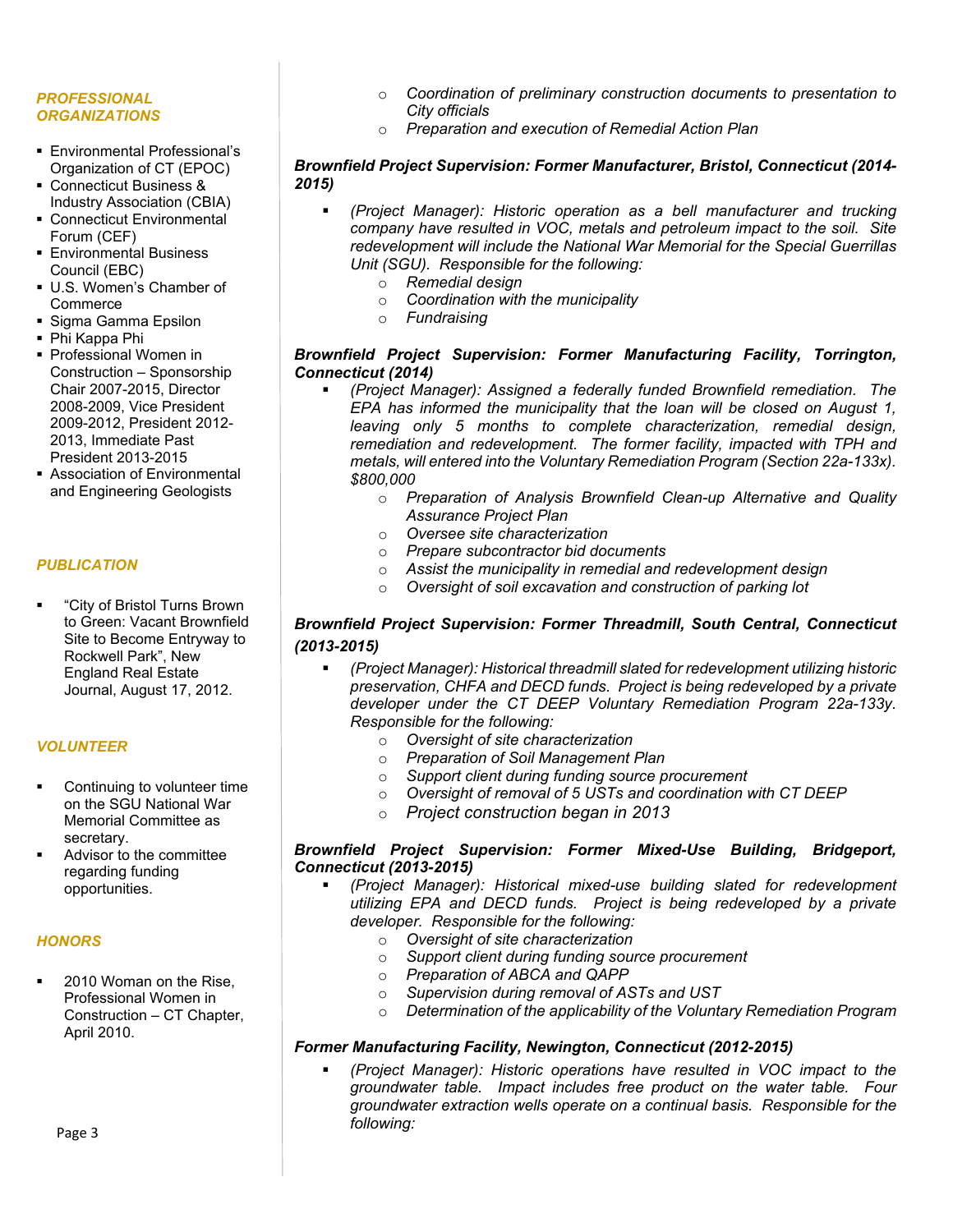- o *Supervision of field and office staff during system operation and maintenance*
- o *Decisions regarding system balancing*
- o *Review of data, quarterly/semi-annual reports, DMRs prepared by staff*
- o *Annual reserves*

## *Brownfield Project Supervision: Former Manufacturing Facility, Vernon, Connecticut (2012-2015)*

- *(Project Manager): Former manufacturing facility slated for residential redevelopment utilizing historic preservation, CHFA and DECD funding. Site is currently in the CT Property Transfer Program. Site soils are impacted with lead and TPH. Responsible for the following:*
	- o *Preparation of Remedial Cost Estimates*
	- o *Coordination of Hazardous Building Material Survey*
	- o *Support for pre-construction*
	- o *Provide support during funding process with CHFA and DECD*

# *Brownfield Project Supervision: LEP Services, Winchester, Connecticut (2011- 2015)*

 *(Project Manager): Selected by the Town of Winchester to perform a third-party independent review of all project activities conducted under the Brownfield Revolving Loan Fund Program. The number and type of sites will vary over the life of the project.*

## *Manufacturing Facility, Winsted, Connecticut (2011-2015)*

- *(Project Manager): Site operations were determined to meet the definition of an establishment. Through site investigation it was determined that minor VOC impact was present in the soil. Business and property were sold separately requiring the site to enter the CT Transfer Act Program for each transfer. Responsible for the following:*
	- o *Phases I, II, and III*
	- o *Two Form III and Environmental Condition Assessment Form filing*
	- o *LEP of record for all site work*
	- o *Receptor Survey*
	- o *Application for Alternative Standards*
	- o *Final site verification*
	- o *Letter of No Audit received 2015.*

## *Brownfield Project Supervision: Former Gas Station, Bristol, Connecticut (2010- 2013)*

- *(Project Manager): LEP of record for a remediation project funded under the Brownfield Revolving Loan Fund. The former gas station site, impacted with TPH and PCBs, entered into the Voluntary Remediation Program (Section 22a-133x). \$165,000*
	- o *Preparation of Analysis Brownfield Clean-up Alternative and Environmental Condition Assessment Form*
	- o *Oversight of hazardous material abatement and building demolition*
	- o *Oversight of tank removal and soil excavation*
	- o *Implementation of Environmental Land Use Restriction and postremediation monitoring*
	- o *Approval for post-remediation groundwater monitoring variance*
	- o *Final site verification*
	- o *Letter of No Audit received June 2014.*

## *Corporate Brownfield's Program (2003-2015)*

 *(Brownfield's Coordinator): Responsible for the preparation and maintenance for the Corporate Quality Assurance Project Plan, which was initially approved by the EPA in 2009 and again in 2012. Reviewed and approved all QAPPs*